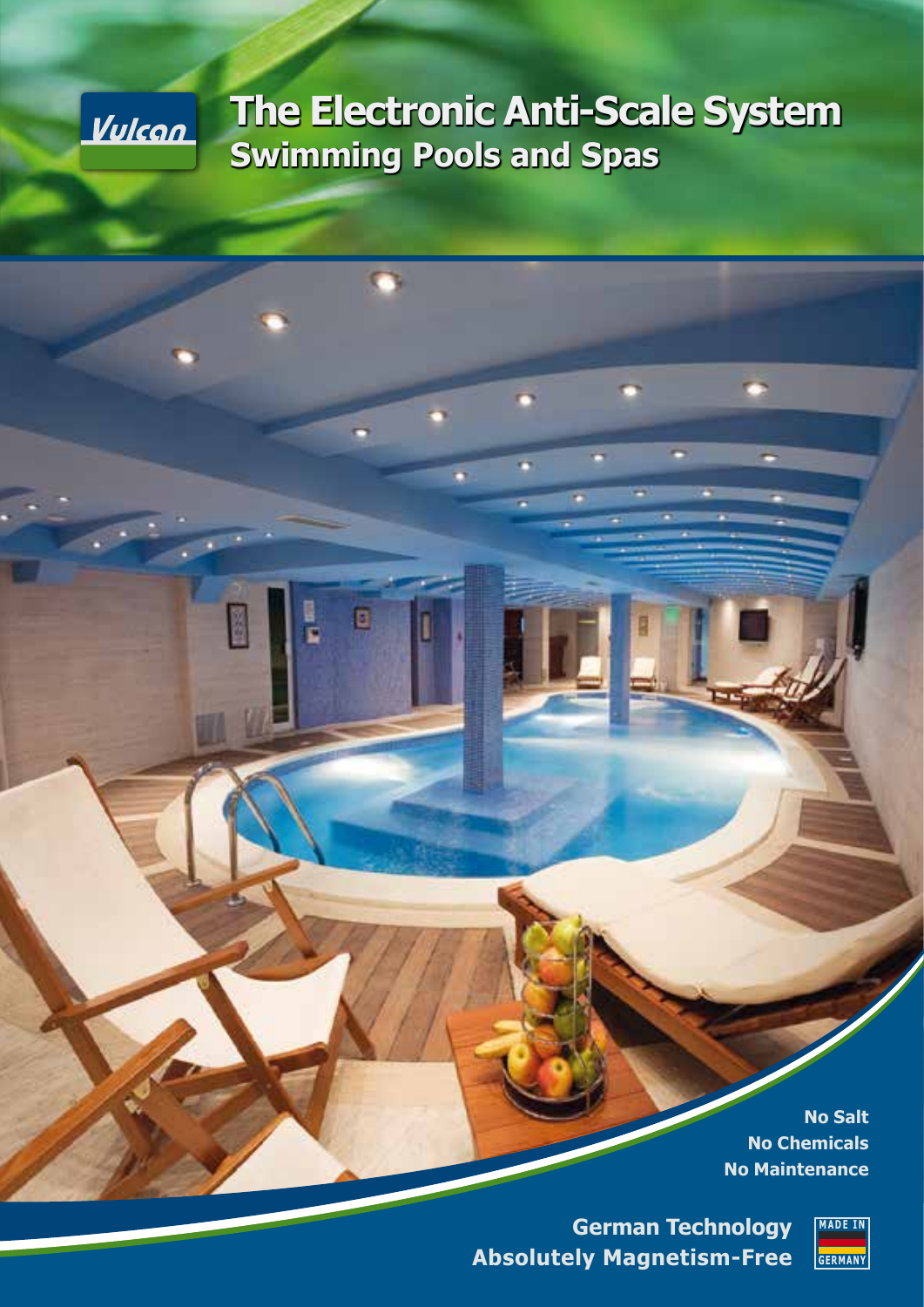

## **Vulcan - The alternative to water softeners**

Swimming pools and spas are complex systems that demand rigorous cleaning efforts and complicated water treatment procedures. Their pumping and filtration systems are very sensitive to scaling. Cleaning these consumes tremendous amounts of time and money on a daily basis. Vulcan reduces the cleaning for pools and spas, the water line, tiles, grids, floors and pool walls.





## **Benefits for your pools and spas**

- **►** Reduction of scale deposits in the whole pool and spa system
- Longer life and improved performance of filters and pumps
- **►** Reduction of chemicals that control bacteria and the pH-levels
- **►** Extensive reduction of cleaning efforts
- **►** Heat exchangers operate more efficiently





### Hotel whirlpool in a wellness area

### **The eco-friendly solution**

Vulcan significantly reduces scaling in and around the swimming pool, in the whole piping system and in the filters and pumps.

Vulcan treats water with special electronic impulses that affect the adhesive properties of scale. This is 100% eco-friendly and works without any chemicals or salt. Scale is simply washed away with the water as a fine powder.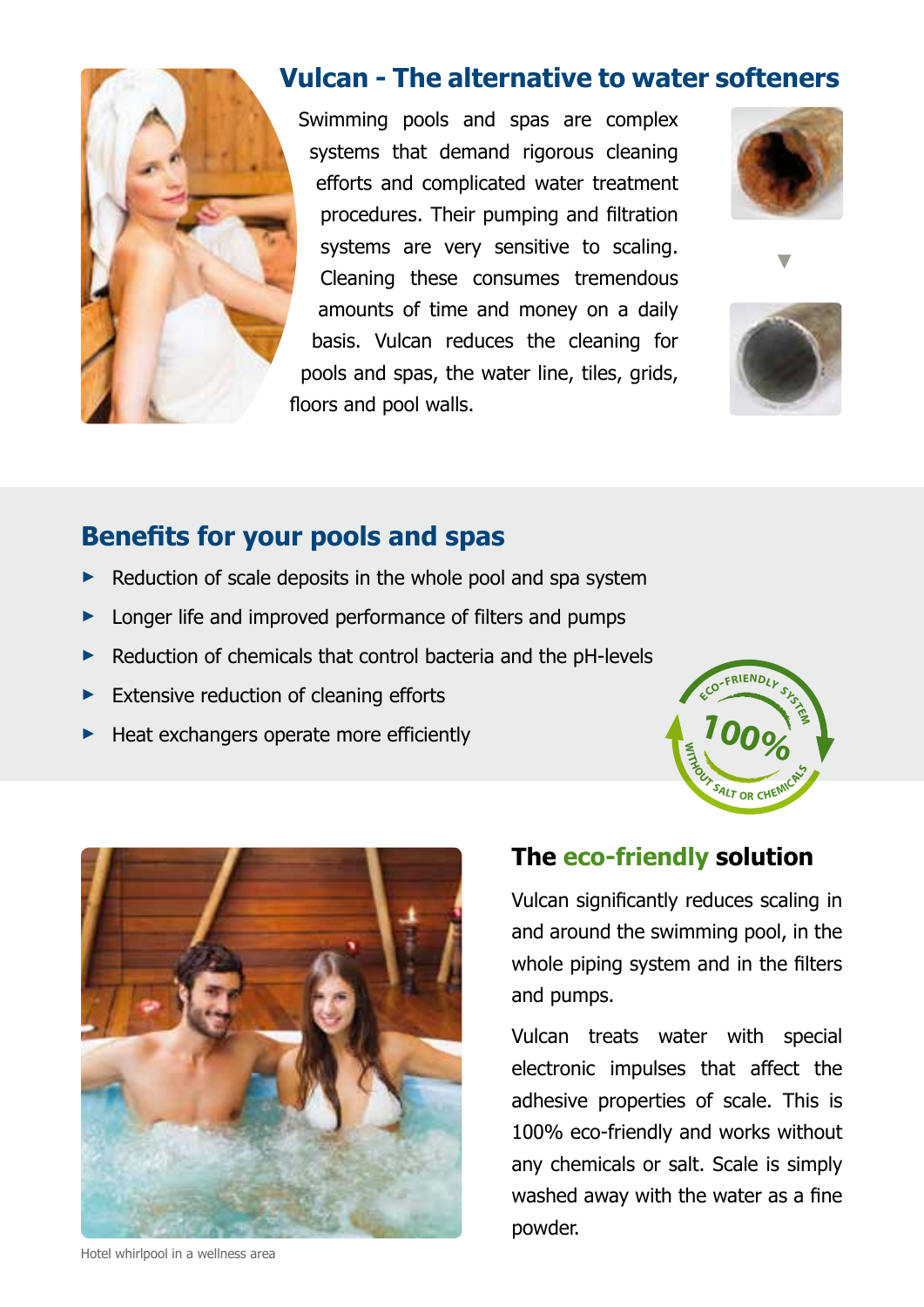### **Improved water quality**

Pools are half-open loop systems which suffer constant water loss as the pool water evaporates. The water demands constant maintenance and chemicals need to be added to keep bacteria, algae, and air quality in compliance with standards. Vulcan improves the water quality and with this the effectiveness of certain substances. Vulcan reduces the cleaning effort for the pool itself, the water line, for tiles, grids, floors and walls.



Thermal saltwater pool



### **Installation recommendations**

In an ideal setting, Vulcan should best be installed before the heat exchanger. If possible, the placement should also be *after* the filters, for example a sand filter, active carbon filter, etc.

**Cleaning agents** are used to fight the scaly waterline, grids and surfaces. Vulcan minimizes scaling which results easier cleaning and the reduction of cleaning agents and chemicals by up to 50%.





The **disinfection** of pool water is mostly secured by adding chlorine (Cl). Chlorine can often be reduced by up to 10-25%. Active oxygen can cut back step by step by starting with a reduction of 10 percent.

**pH adjustors** rebalance the pH which has been disturbed by the addition of disinfectants. The use of adjustors can be reduced in the same ratio to which the disinfectant product has been reduced.